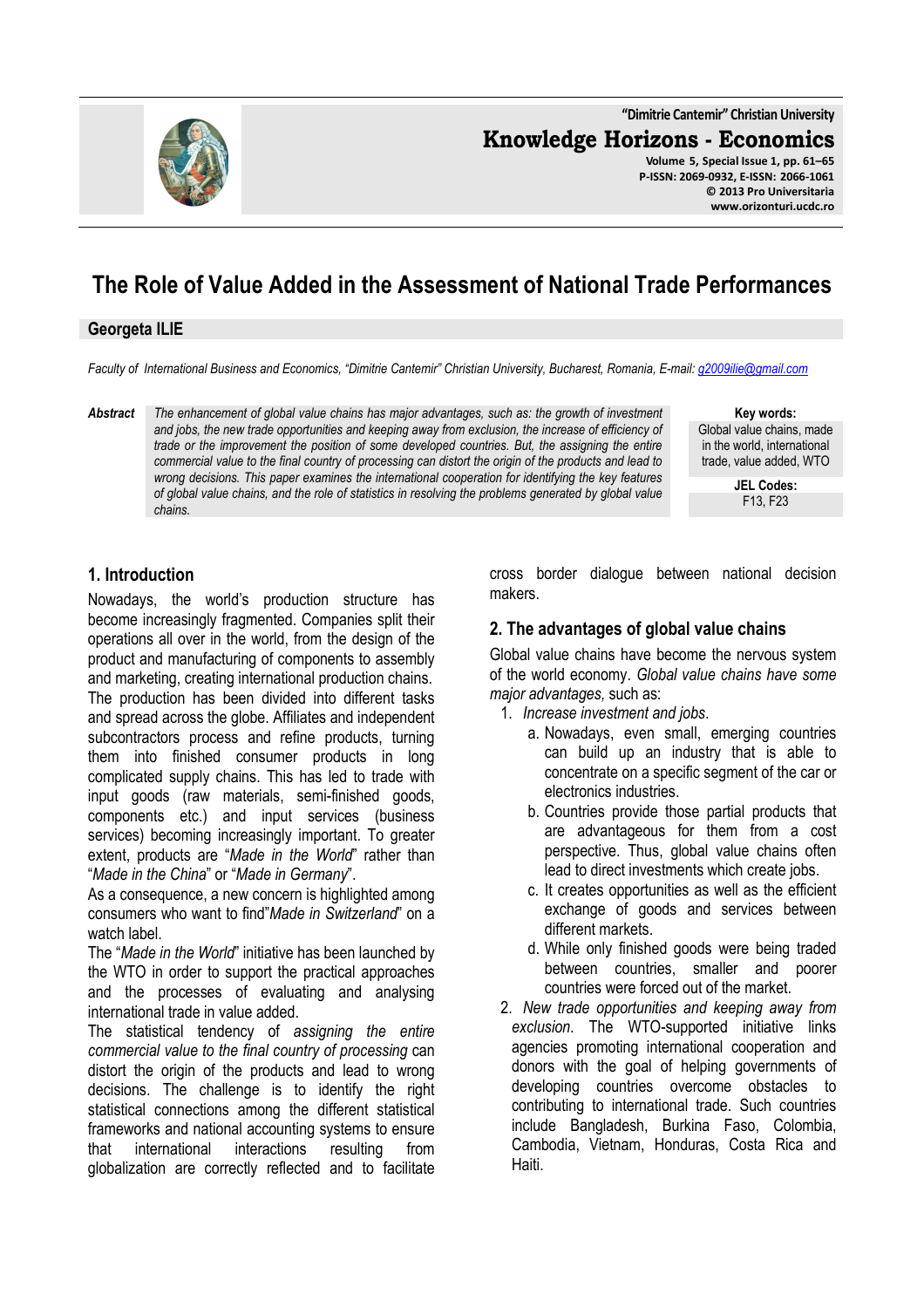- a. In the same way, different organisations, such as Aid for Trade, are trying to build up the weakest members of the global supply chain.
- b. In recent years, around USD 40 billion was spent on such programmes for developing countries. But those countries also had to commit to attracting investment and improving their competitiveness.
- 3. *More efficient trade* (especially for US and China). But there's an implicit challenge in building up the "made in the world" economic model. Its biggest supporters are those that have already integrated themselves into the global supply chain, such as Costa Rica, Chile, Mexico, China, Singapore, Malaysia, Japan, the US, Canada and most European states. The least interested are those that have not yet joined the supply chain.
	- a. The US is clearly the most favoured country through the global value chains. This could be demonstrated by the fact that multinational companies like Apple know how to pull the largest profits out of this trade model.
	- b. Global value chains also help China's economic development, although in the face of increasing labour costs, it could now observe a shift to Asian countries with cheaper labour, such as Vietnam, Bangladesh and Indonesia. The development of global value chains is still limited in Africa and Latin America, with the exception of Mexico and Costa Rica.
- 4. *Improving the position of some developed countries*. Developed countries are among the winners in the global trade system.
	- a. In this context, the significance of the export sector for small developed countries is clear enough. The major multinational companies from these countries are seeing successful trade under the "made in the world" model.
	- b. The industrial production from small developed countries is characterized by strong, highly specialized SMEs that import pre-fabricated or semi-finished products, then export and convert them with added value.

However global value chains also have their weaknesses. Companies participating in the global value chains must be able to guarantee to their clients that they can produce materials to the necessary standard and under acceptable work conditions. Although they provide the opportunity for developing countries to integrate into the world trade market, they're not available to all economies.(Lehman, 2013) WTO admits that not all economies are able to use this form of trading to its full potential. It's true that many poor countries don't take part in the global value chains the way they would like. This is because of inappropriate infrastructure, knowledge, laws or capacity.

## **3. More trade means better results**

The international community is dedicated to the idea that more trade means better results, regardless the individual outcomes for countries. The"*made in the world*" initiative causes the same effects that have been occurring from free trade and attempts to reframe them in a more positive light.

One aspect is to *report trade balances based on valueadded calculations.* This means that *less value will be attributed to the producer of the end product*, and those countries like the US that participate more in design and engineering will see an improved balance. As it was mentioned above, under this method it is said that the United States' trade deficit with China would be 30- 40 percent smaller. This would still be a remarkably high number, and while trade deficit numbers are useful, they are only a tool.

Trade deficits lead to bad results, but eventually it is the bad results we consider, not the nominal value that represents the trade deficit. If the values had shown that the United States were running a trade deficit but *maintaining strong job growth*, the WTO's new calculation method might be something worth considering. Instead, we have lost millions of jobs as a result of free trade. Whether you calculate our trade deficit as USD 100 billion or USD 600 billion, *those job losses can still be directly attributed to our failed free trade agreements*. Presenting trade data in a different way will not reopen factories that closed due to competition from foreign competitors who do no have the same labour, environmental or quality standards.

Researchers and policy makers may consider these new numbers. They may even use them to try to convince their constituents that free trade is a good thing. The average American will not care, however. They will see that the factory that once employed them has closed up and gone to Mexico. They will see that GM now buys its parts from Asia rather than the family owned company in their town. Representing trade in an alternative way cannot change this objective reality.

#### **4."Made in the world" and trade flows create winners and losers**

These days, the fact that one country researches a product, the next designs it, another manufactures the parts and a fourth takes care of assembly is not an exceptional practice."*The next airplane you board will likely have a tail made in Italy, doors from France, American control instruments and wings from Japan – a "made in the world" approach that is opening economic doors but risks excluding poorer countri*es." This phenomenon derives from so-called global value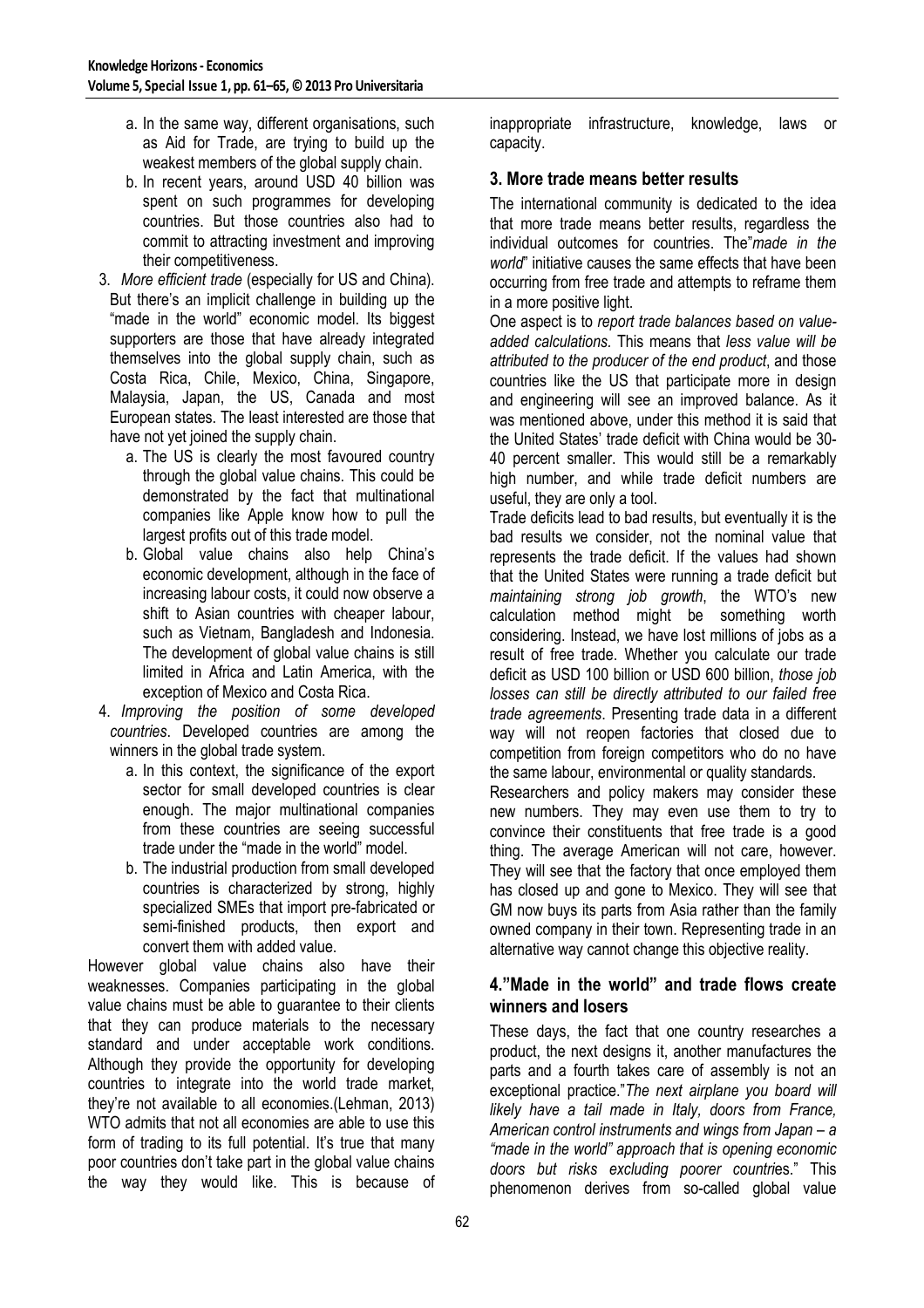chains, which the UNCTAD says make up 80 per cent of global trade.

Several studies have illustrated the concept of valueadded trade using Apple's *iPhone* example. This hightech product is assembled in China, and consequently contributes to China's exports. However Chinese value added represents only a small share of the value of this electronic device, which incorporates components from Germany, Japan, Korea and other economies that manufacture intermediate inputs. Table 1 illustrates this by identifying those countries that provide intermediate inputs into the iPhone.

| Table 1. Countries that provide intermediate inputs into |  |  |  |
|----------------------------------------------------------|--|--|--|
| the iPhone                                               |  |  |  |

| Country           | Components                                                              | Manufacturers                                                                    | Costs<br>(USD) |
|-------------------|-------------------------------------------------------------------------|----------------------------------------------------------------------------------|----------------|
| Chinese<br>Taipei | Touch screen,<br>camera                                                 | Largan Precision,<br>Wintek                                                      | 20.75          |
| Germany           | Baseband, power<br>management,<br>transceiver                           | Dialog, Infineon                                                                 | 16.08          |
| Korea             | Applications<br>processor, display,<br><b>DRAM</b> memory               | LG, Samsung                                                                      | 80.05          |
| <b>USA</b>        | Audio codec,<br>connectivity, GPS,<br>memory, touchscreen<br>controller | Broadcom, Cirrus<br>Logic, Intel,<br>Skyworks, Texas<br>Instruments.<br>TriQuint | 22.88          |
| Other             | Other                                                                   | Misc.                                                                            | 47.75          |
| Total             |                                                                         |                                                                                  |                |

*Source:* Xing and Detert, 2010

Table 1 illustrates the value of the intermediate inputs produced by the firms, but *they themselves will have used intermediate imports in their production or sourced intermediate goods from domestic suppliers, who consecutively would have used intermediate imports.*

Identifying these flows is also important, mainly in the context of the example above, because some of those imports may have originated in China.

Moreover, while the country indicated is the country where the firms producing the components are headquartered, these inputs are often produced in other countries. *Infineon*, for example, has several factories in China. Chinese value added may therefore not only be limited to the assembly costs.

The *iPhone* example highlights that, beyond trade flows, more information on royalty payments and income flows is required to answer the question of who benefits from trade. One should also look at ownership: *Foxconn*, the company that assembles *iPhones* in China, is a Chinese-Taipei-owned firm and the value added by mainland China in the example is divided between wages paid to Chinese workers and income for shareholders in Chinese Taipei.

In the same line, a new concern is highlighted among consumers who do not know what to believe when they see"*Made in Switzerland*" on a watch label. *Are Swiss watches Swiss enough*?

## **5. International cooperation for identifying the key features of global value chains**

The *global value chains have become a leading characteristic of world trade and investment, offering new prospects for growth, development and jobs*.

The teams of Organization for Economic Cooperation and Development (OECD), the World Trade Organization (WTO) and the United Nations Conference on Trade and Development (UNCTAD). Develop hard work and concentrated cooperation on diverse matters. In this context, these three organizations make collective efforts to develop new tools to measure the trade.

It is common knowledge that *the success in international markets depends on the capacity to import high-quality inputs, and also on the capacity to export.*  The intermediate inputs account for over two-thirds of the goods and 70% of the services traded worldwide. As a consequence, action is needed at the moment to put into action an effective structure for powerful, sustainable, and inclusive growth, which every country could benefit from.

"*The above mentioned report helps policymakers to examine with greater clarity the opportunities and challenges associated with the phenomenon of global value chains. Global value chains are undeniably an important component of the globalization process of today*."(*Roberto Azevedo WTO Director-General*) Open, clear and predictable trade and investment policies require a variety of policies to certify benefits from global value chains as inclusive and widespread. In some developing economies, particularly in those less developed, there remains much work to be done to address specific obstacles to effective participation in global value chains. Aid for trade initiatives and trade facilitation can play a central role in supporting the efforts of those economies.

 "*Global production chains are a common feature in many industries involving an increasing number of developing countries. A key challenge is how to generate employment, and upgrade technology and productive capacity in order to maximize development benefits*".(*Mukhisa Kituyi, UNCTAD Secretary-General*) Surmounting obstacles to global value chains many developing economies with the fastest growing global value chains participation will record growth rates in GDP per capita.

"*Trade facilitation is about easing access to the global marketplace and doing away with the complicated border crossing procedures and excess red tape that*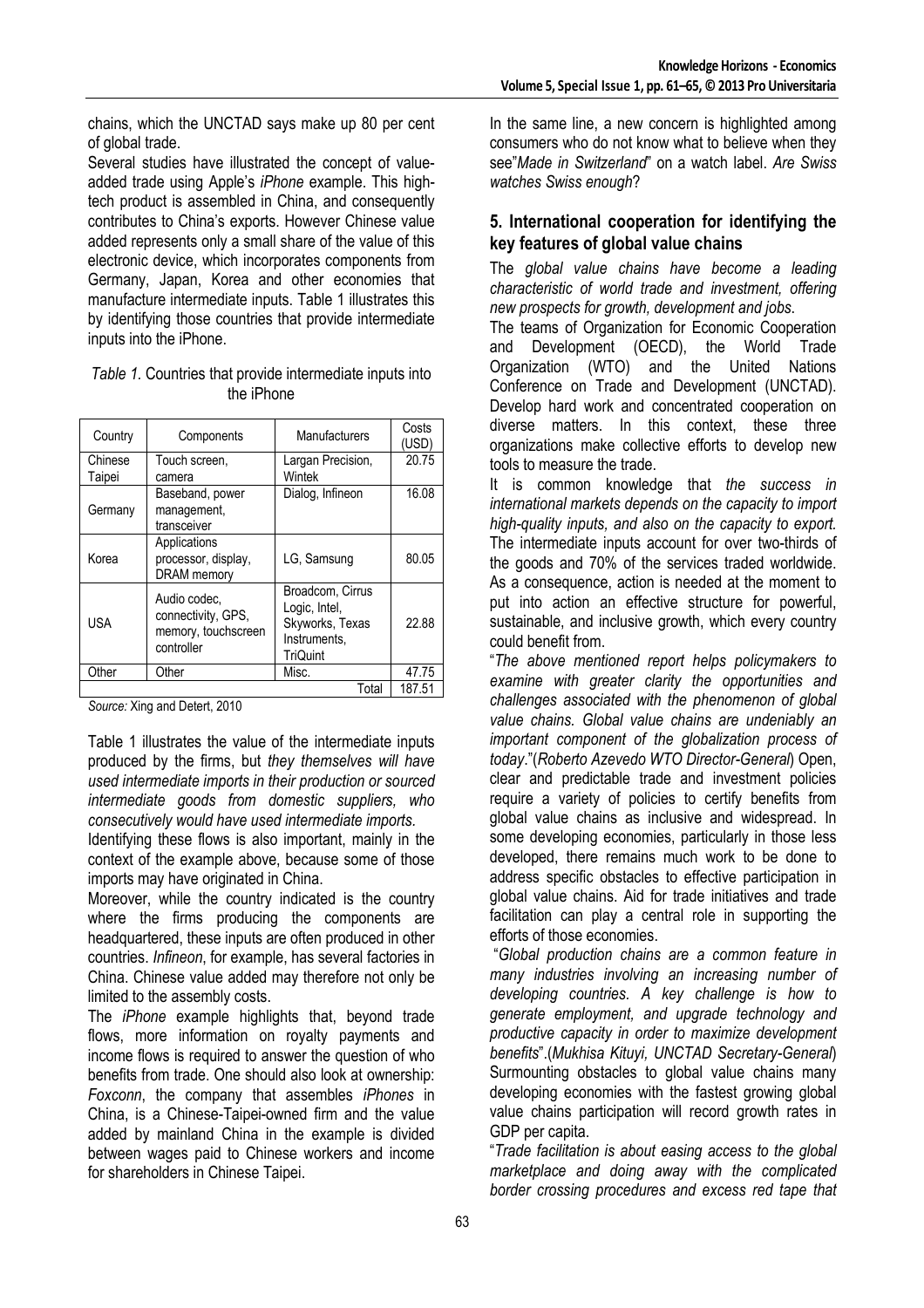*raise costs, which ultimately fall on businesses, consumers and our economies. Reducing global trade costs by just 1% would increase worldwide income by more than USD 40 billion, 65% of which would accrue to developing countries*." (*Angel Gurría, OECD Secretary-General*).Trade facilitation reforms, such as those being negotiated in the WTO, offer considerable potential to diminish trade costs and improve countries' capacity to take part in global value chains. The costs of trade and investment protectionism, on the one hand, and the benefits of multilateral opening in agriculture, manufacturing and services, on the other hand, are much higher in today's greatly interrelated world than before.

### **6. The role of statistics in resolving the problems generated by global value chains**

The current international trade looks extremely different from when the first rules governing world trade were initially shaped and led to the creation of the GATT. The old division of labour between nations has been completely changed by the recent wave of globalization. *International supply chains are core to this development and traditional boundaries and distances are breaking up.* 

In the last decade, the patterns of global trade have changed, and the focuses of countries' trade policies have also changed.

It is to a greater extent complicated to explain global trade today with conventional trade theories or to understand welfare gains and distribution in a globalized world.

The WTO is recognized as a very important vector for the administration of global trade rules, for the conduct of multilateral trade negotiations and for the settling of trade disputes.

Traditional trade statistics record trade across borders on a gross basis, as a consequence *vertical trade or flows in intermediates are doubled or multiple-counted.* Trade statistics remain arbitrary.

Product definitions do not always allow making a distinction between intermediate and final use. For example, *is packaged software an intermediate or a final product?* Another limitation is that UN classification of Broad Economic Categories only classifies goods. There is no similar classification for services. In the context of off shoring, computer and information services as well as other business services are often used as proxies of intermediate services.

Trade in value added allocates the value added to each step of the supply chain across countries. It allows incorporating the specificity of the new business model on which global manufacturing is based.(Maurer: 2013) *"Better statistics today will contribute to better policies tomorrow" (Pascal Lamy, former Director-General of*  *WTO, during the round table discussion on "New Steps in Measuring Trade in Value Added" at the OECD, Paris on 16 January 2013)* Conventional statistics failed to give a clear image of today's way of trading in manufactured products. They also failed in totally capturing the enormous role played by services in manufacturing. But most significantly, they were not good enough in ensuring that trade policy is correctly informed by what matters to people: jobs. It is a fact that over the previous two decades, global value chains have changed the old methods of organizing international specialization and considerate comparative advantages.

From this perspective, the former general director of WTO, in 2007, asked a large coalition of organizations, research institutes and statistical offices joined their efforts together to find a way of over passing this statistical gap. Since then, the 2008-2009 global crisis and its collateral considerable trade fall down have concentrated the attention of the analysts on the significance of this issue. The results should be considered as a milestone in this long-term cooperation and attempt of many players and stakeholders.

*How the measure of trade in value-added changes the way of understanding trade and trade policy* are demonstrated in the following three detailed analyses:

- 1. *The rising importance of services*. As services represent about 20 per cent of total trade, their share doubles when we judge their contribution to the value-added that is traded worldwide.
	- a. The services that are integrated into the value of the merchandise include most of the new business functions which have made possible the development of value chains themselves, such as *research and development, and modern logistics*.
	- b. Accepting the fundamental role of high value-added services in the success of value chains is mainly significant for industrialized countries, because it indicates where their competitive advantages may be and where trade has created jobs for them.
	- c. It is also crucial for developing countries, because it shows the importance of trade facilitation and good transport and logistics services in facilitating trade in value-added.
- 2. *The significance of imports of intermediate goods in improving the competitiveness of the exports*.
	- a. Nowadays, in order to be a successful exporter, you need to be an active importer. In a simple way, "*imports create exports*".